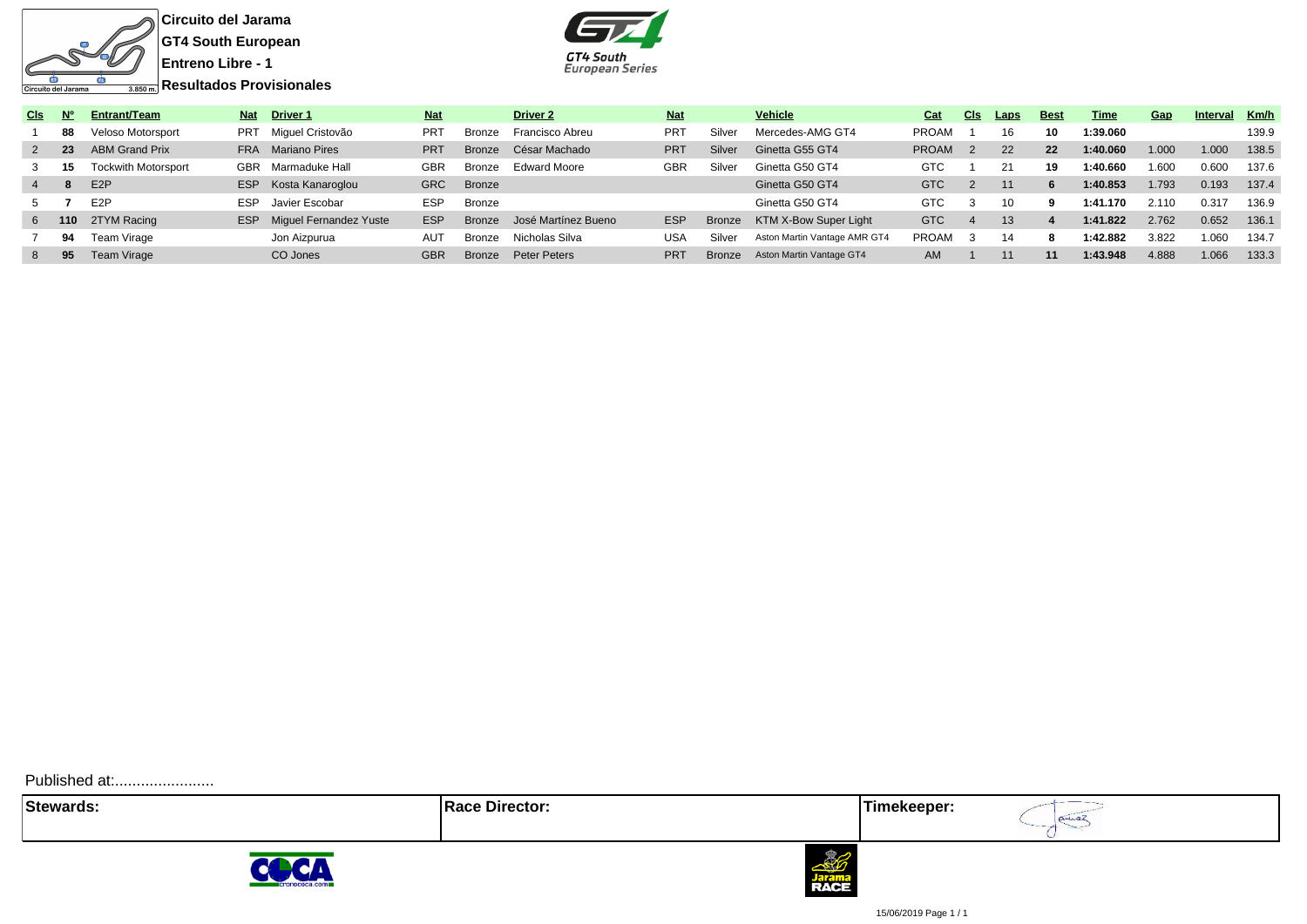

**Circuito del Jarama GT4 South European Entreno Libre - 1**



**Resultados Provisionales por categoria**

| <b>CIs</b>   | <b>No</b> | Entrant/Team               | <b>Nat</b> | <b>Driver 1</b>                   | <b>Nat</b> |               | <b>Driver 2</b>     | <b>Nat</b> |               | Vehicle                      | Cat          | CIs            | <b>Laps</b> | <b>Best</b> | Time     | Gap   | <b>Interval</b> | Km/h  |
|--------------|-----------|----------------------------|------------|-----------------------------------|------------|---------------|---------------------|------------|---------------|------------------------------|--------------|----------------|-------------|-------------|----------|-------|-----------------|-------|
|              |           | <b>GTC</b>                 |            |                                   |            |               |                     |            |               |                              |              |                |             |             |          |       |                 |       |
|              | 15        | <b>Tockwith Motorsport</b> | GBR        | Marmaduke Hall                    | <b>GBR</b> | Bronze        | <b>Edward Moore</b> | <b>GBR</b> | Silver        | Ginetta G50 GT4              | <b>GTC</b>   |                | 21          | 19          | 1:40.660 |       |                 | 137.6 |
| $2^{\circ}$  |           | E <sub>2</sub> P           | ESP        | Kosta Kanaroglou                  | <b>GRC</b> | <b>Bronze</b> |                     |            |               | Ginetta G50 GT4              | <b>GTC</b>   | 2              | 11          | 6           | 1:40.853 | 0.193 | 0.193           | 137.4 |
|              |           | E <sub>2</sub> P           | <b>ESP</b> | Javier Escobar                    | <b>ESP</b> | Bronze        |                     |            |               | Ginetta G50 GT4              | <b>GTC</b>   | 3              | 10          | 9           | 1:41.170 | 0.510 | 0.317           | 136.9 |
| $4 \quad$    | 110       | 2TYM Racing                |            | <b>ESP</b> Miquel Fernandez Yuste | <b>ESP</b> | <b>Bronze</b> | José Martínez Bueno | <b>ESP</b> | <b>Bronze</b> | KTM X-Bow Super Light        | <b>GTC</b>   | 4              | 13          |             | 1:41.822 | 1.162 | 0.652           | 136.1 |
|              |           | <b>PROAM</b>               |            |                                   |            |               |                     |            |               |                              |              |                |             |             |          |       |                 |       |
|              | 88        | Veloso Motorsport          | <b>PRT</b> | Miquel Cristovão                  | <b>PRT</b> | <b>Bronze</b> | Francisco Abreu     | <b>PRT</b> | Silver        | Mercedes-AMG GT4             | <b>PROAM</b> |                | 16          | 10          | 1:39.060 |       |                 | 139.9 |
| $\mathbf{2}$ | 23        | <b>ABM Grand Prix</b>      | <b>FRA</b> | <b>Mariano Pires</b>              | <b>PRT</b> | Bronze        | César Machado       | <b>PRT</b> | Silver        | Ginetta G55 GT4              | <b>PROAM</b> | $\overline{2}$ | 22          | 22          | 1:40.060 | 1.000 | 1.000           | 138.5 |
|              | 94        | Team Virage                |            | Jon Aizpurua                      | AUT        | <b>Bronze</b> | Nicholas Silva      | <b>USA</b> | Silver        | Aston Martin Vantage AMR GT4 | <b>PROAM</b> | 3              | 14          | 8           | 1:42.882 | 3.822 | 2.822           | 134.7 |
|              |           | <b>AM</b>                  |            |                                   |            |               |                     |            |               |                              |              |                |             |             |          |       |                 |       |
|              | 95        | <b>Team Virage</b>         |            | CO Jones                          | <b>GBR</b> | <b>Bronze</b> | <b>Peter Peters</b> | <b>PRT</b> | <b>Bronze</b> | Aston Martin Vantage GT4     | AM           |                | 11          | 11          | 1:43.948 |       |                 | 133.3 |
|              |           |                            |            |                                   |            |               |                     |            |               |                              |              |                |             |             |          |       |                 |       |

Published at:........................

**Stewards: Race Director: Timekeeper:**

aniaz





15/06/2019 Page 1 / 1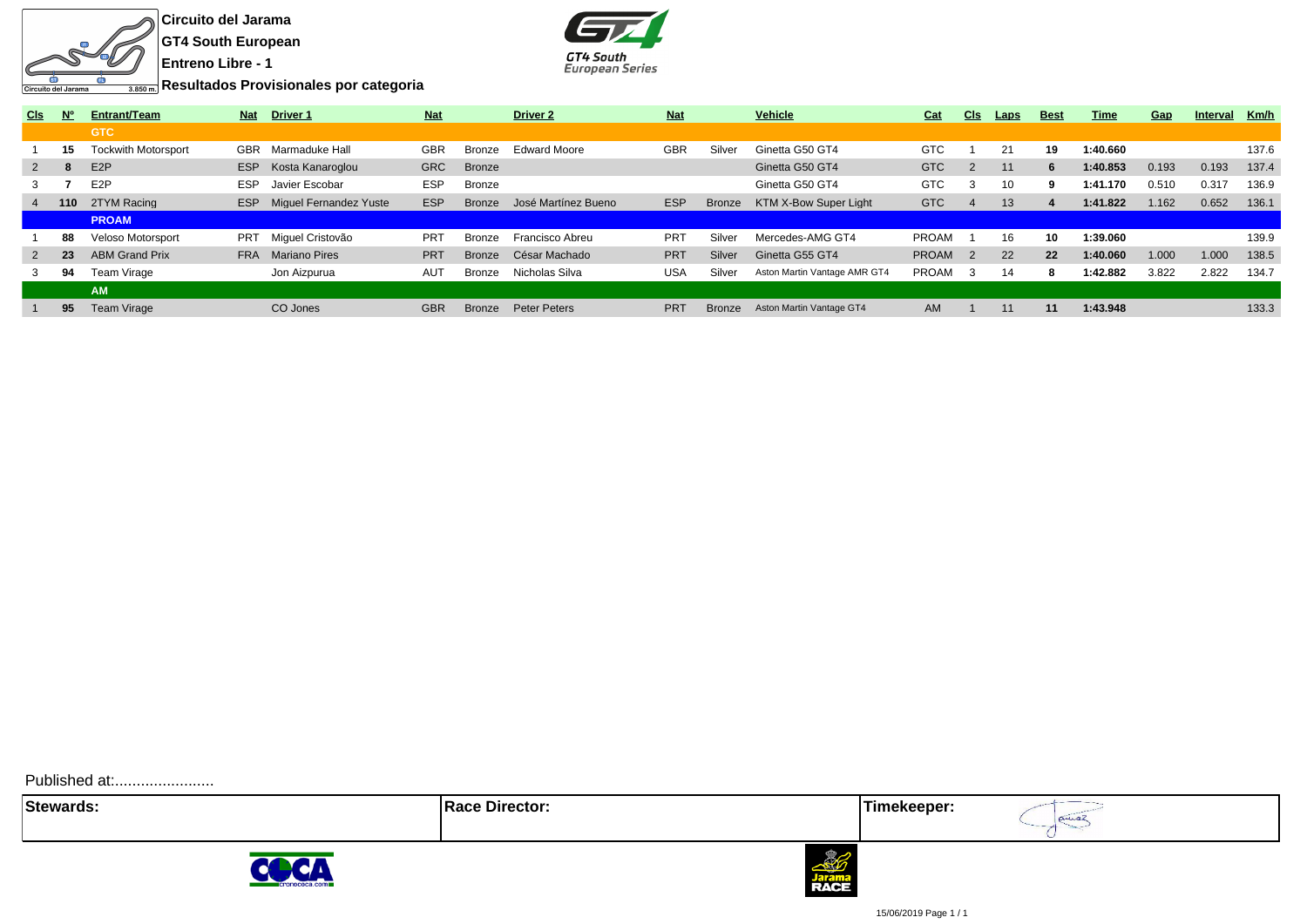

**Circuito del Jarama GT4 South European Entreno Libre - 1 Tiempos Por Vuelta**



| 7              |                      | 1 Javier Escobar   |                  |          |              | Ginetta G50 GT4 23                      |                |              | 1 Mariano Pires    |          |          |              | Ginetta G55 GT4          |
|----------------|----------------------|--------------------|------------------|----------|--------------|-----------------------------------------|----------------|--------------|--------------------|----------|----------|--------------|--------------------------|
|                | <b>GTC</b><br>2      |                    |                  |          |              | E <sub>2</sub> P                        |                | PROAM        | 2 César Machado    |          |          |              | <b>ABM Grand Prix</b>    |
| Lap D          | <b>Time</b>          | Sector 1           | Sector 2         | Sector 3 | T. Spd       | <b>Elapsed</b>                          | Lap D          | <b>Time</b>  | Sector 1           | Sector 2 | Sector 3 | T. Spd       | <b>Elapsed</b>           |
| $\mathbf{1}$   | 9:03:00.497          | 9:01:46.056        | 40.388           | 34.053   | 93.0         | 9:03:00.497                             | 1              | 9:02:35.432  | 9:01:23.428        | 40.535   | 31.469   | 56.5         | 9:02:35.432              |
| $\overline{2}$ | 1:55.473             | 44.621             | 38.609           | 32.243   | 182.7        | 9:04:55.970                             | $\overline{2}$ | 1:51.184     | 41.091             | 39.895   | 30.198   | 208.4        | 9:04:26.616              |
| 3              | 1:44.887             | 41.036             | 34.879           | 28.972   | 201.8        | 9:06:40.857                             | 3              | 1:48.330     | 40.431             | 34.811   | 33.088   | 216.4        | 9:06:14.946              |
| $\overline{4}$ | 1:44.101             | 40.724             | 34.609           | 28.768   | 216.4        | 9:08:24.958                             | $\overline{4}$ | 1:42.321     | 39.522             | 34.358   | 28.441   | 219.9        | 9:07:57.267              |
| 5              | 1:46.463             | 40.278             | 35.040           | 31.145   | 212.1        | 9:10:11.421                             | 5              | 1:41.022     | 38.870             | 34.123   | 28.029   | 223.1        | 9:09:38.289              |
| $6\phantom{1}$ | 1:43.348             | 39.569             | 34.371           | 29.408   | 220.4        | 9:11:54.769                             | 6              | 1:40.691     | 38.446             | 34.195   | 28.050   | 224.0        | 9:11:18.980              |
| 7              | 1:46.958             | 43.813             | 34.624           | 28.521   | 208.4        | 9:13:41.727                             | $\overline{7}$ | 1:46.130     | 38.682             | 33.692   | 33.756   | 221.7        | 9:13:05.110              |
| 8              | 1:41.792             | 39.120             | 34.298           | 28.374   | 220.4        | 9:15:23.519                             | 8              | 1:40.136     | 38.565             | 33.439   | 28.132   | 220.4        | 9:14:45.246              |
| 9              | 1:41.170             | 38.875             | 33.935           | 28.360   | 221.7        | 9:17:04.689                             | 9              | 1:40.070     | 38.520             | 33.470   | 28.080   | 225.0        | 9:16:25.316              |
| 10             | 2:08.415 P           | 44.299             | 40.566           | 43.550   | 222.2        | 9:19:13.104                             | 10             | 1:48.790     | 38.560             | 41.428   | 28.802   | 222.2        | 9:18:14.106              |
| 11             |                      | 11:52.037          | 45.013           |          | 85.7         |                                         | 11             | 1:57.279 P   | 38.798             | 36.090   | 42.391   | 222.6        | 9:20:11.385              |
| 8              |                      |                    |                  |          |              |                                         | 12             | 3:49.579     | 2:39.541           | 38.818   | 31.220   | 81.3         | 9:24:00.964              |
|                |                      | 1 Kosta Kanaroglou |                  |          |              | Ginetta G50 GT4                         | 13             | 1:46.691     | 41.468             | 35.829   | 29.394   | 211.3        | 9:25:47.655              |
|                | <b>GTC</b><br>2      |                    |                  |          |              | E <sub>2</sub> P                        | 14             | 1:42.492     | 39.103             | 34.486   | 28.903   | 219.9        | 9:27:30.147              |
| Lap D          | <b>Time</b>          | Sector 1           | Sector 2         | Sector 3 | T. Spd       | <b>Elapsed</b>                          | 15             | 1:41.842     | 39.224             | 34.096   | 28.522   | 220.8        | 9:29:11.989              |
| $\mathbf{1}$   | 9:02:49.638          | 9:01:37.422        | 40.672           | 31.544   | 83.7         | 9:02:49.638                             | 16             | 1:41.256     | 38.892             | 33.875   | 28.489   | 220.8        | 9:30:53.245              |
| $\overline{2}$ | 1:56.752 P           | 42.709             | 36.718           | 37.325   | 182.7        | 9:04:46.390                             | 17             | 1:41.213     | 39.189             | 33.739   | 28.285   | 220.8        | 9:32:34.458              |
| 3              | 3:25.175             | 2:21.799           | 34.713           | 28.663   | 115.1        | 9:08:11.565                             | 18             | 1:40.719     | 39.030             | 33.436   | 28.253   | 222.6        | 9:34:15.177              |
| $\overline{4}$ | 1:42.578             | 39.791             | 34.270           | 28.517   | 200.7        | 9:09:54.143                             | 19             | 1:40.738     | 38.899             | 33.515   | 28.324   | 223.1        | 9:35:55.915              |
| 5              | 1:41.308             | 39.416             | 33.403           | 28.489   | 205.7        | 9:11:35.451                             | 20             | 1:41.456     | 39.617             | 33.480   | 28.359   | 224.0        | 9:37:37.371              |
| 6              | 1:40.853             | 39.106             | 33.453           | 28.294   | 214.7        | 9:13:16.304                             | 21             | 1:40.590     | 38.787             | 33.521   | 28.282   | 222.6        | 9:39:17.961              |
| $\overline{7}$ | 1:47.612 P           | 39.246             | 33.339           | 35.027   | 212.5        | 9:15:03.916                             | 22             | 1:40.060     | 38.563             | 33.300   | 28.197   | 222.6        | 9:40:58.021              |
| 8              | 4:58.103             | 3:55.130           | 34.069           | 28.904   | 114.7        | 9:20:02.019                             | 23             |              | 46.632             | 44.030   |          | 223.6        |                          |
| 9              | 1:41.686             | 39.245             | 34.026           | 28.415   | 216.4        | 9:21:43.705                             |                |              |                    |          |          |              |                          |
| 10             | 1:41.031             | 39.027             |                  | 28.406   | 218.1        | 9:23:24.736                             | 88             |              | 1 Miguel Cristovão |          |          |              | Mercedes-AMG GT4         |
|                |                      |                    | 33.598           |          |              |                                         |                |              |                    |          |          |              |                          |
| 11             | 1:52.142 P           | 39.388             | 33.774           | 38.980   | 216.8        | 9:25:16.878                             |                | <b>PROAM</b> | 2 Francisco Abreu  |          |          |              | Veloso Motorsport        |
|                |                      | 1 Marmaduke Hall   |                  |          |              | Ginetta G50 GT4                         | Lap D          | <b>Time</b>  | Sector 1           | Sector 2 | Sector 3 | T. Spd       | <b>Elapsed</b>           |
| 15             |                      |                    |                  |          |              |                                         | 1              | 9:02:32.651  | 9:01:21.416        | 39.829   | 31.406   | 59.7         | 9:02:32.651              |
|                | <b>GTC</b>           | 2 Edward Moore     |                  |          |              | <b>Tockwith Motorsport</b>              | $\overline{2}$ | 1:50.794     | 41.568             | 38.785   | 30.441   | 195.2        | 9:04:23.445              |
| Lap D          | <b>Time</b>          | Sector 1           | Sector 2         | Sector 3 | T. Spd       | <b>Elapsed</b>                          | 3              | 1:47.685     | 40.118             | 37.211   | 30.356   | 199.6        | 9:06:11.130              |
| 1              | 9:02:51.450          | 9:01:37.963        | 41.867           | 31.620   | 106.7        | 9:02:51.450                             | $\overline{4}$ | 1:42.495     | 39.152             | 34.739   | 28.604   | 225.9        | 9:07:53.625              |
| $\overline{2}$ | 1:46.940             | 41.485             | 35.699           | 29.756   | 218.1        | 9:04:38.390                             | 5              | 1:41.696     | 38.532             | 33.832   | 29.332   | 235.8        | 9:09:35.321              |
| 3              | 1:44.474             | 40.351             | 34.388           | 29.735   | 223.6        | 9:06:22.864                             | 6              | 1:45.298     | 39.152             | 37.535   | 28.611   | 234.7        | 9:11:20.619              |
| $\overline{4}$ | 1:42.917             | 39.905             | 34.297           | 28.715   | 229.7        | 9:08:05.781                             | $\overline{7}$ | 1:40.234     | 38.180             | 33.559   | 28.495   | 237.8        | 9:13:00.853              |
| 5              | 1:44.076             | 39.797             | 34.699           | 29.580   | 236.8        | 9:09:49.857                             | 8              | 1:40.371     | 38.773             | 33.437   | 28.161   | 237.3        | 9:14:41.224              |
| 6              | 1:49.681 P           | 39.482             | 33.638           | 36.561   |              | 228.8 9:11:39.538                       | 9              | 1:46.169     | 41.729             | 35.314   |          |              | 29.126 240.5 9:16:27.393 |
| $\overline{7}$ | 4:15.073             | 3:08.597           | 37.217           | 29.259   | 110.9        | 9:15:54.611                             | 10             | 1:39.060     | 37.982             | 33.044   | 28.034   | 240.0        | 9:18:06.453              |
| 8              | 1:40.831             | 39.181             | 33.365           | 28.285   | 223.1        | 9:17:35.442                             | 11             | 1:45.862 P   | 38.229             | 33.169   | 34.464   | 239.4        | 9:19:52.315              |
| 9              | 1:41.502             | 39.025             | 33.850           |          |              | 28.627 233.2 9:19:16.944                | 12             | 4:22.491     | 3:16.311           | 36.080   | 30.100   | 108.9        | 9:24:14.806              |
| 10             | 1:41.481             | 39.172             | 33.967           |          |              | 28.342 230.7 9:20:58.425                | 13             | 1:42.365     | 39.538             | 33.997   | 28.830   | 226.4        | 9:25:57.171              |
| 11             | 1:41.385             | 38.881             | 34.012           |          |              | 28.492 235.2 9:22:39.810                | 14             | 1:40.596     | 38.885             | 33.380   | 28.331   | 235.8        | 9:27:37.767              |
| 12             | 1:41.328             | 38.938             | 33.914           |          | 28.476 234.7 | 9:24:21.138                             | 15             | 1:39.403     | 38.583             | 32.772   | 28.048   | 237.8        | 9:29:17.170              |
| 13             | 1:41.125             | 38.835             | 34.043           | 28.247   |              | 231.2 9:26:02.263                       | 16             | 1:43.790     | 38.294             | 33.344   |          | 32.152 238.9 | 9:31:00.960              |
| 14             | 1:41.448             | 39.296             | 33.834           | 28.318   |              | 235.2 9:27:43.711                       | 17             |              | 4:07.759           |          |          | 237.8        |                          |
| 15             | 1:41.930             | 38.905             | 33.525           | 29.500   | 238.9        | 9:29:25.641                             |                |              |                    |          |          |              |                          |
| 16             | 1:48.387 P           | 39.443             | 34.153           | 34.791   | 236.8        | 9:31:14.028                             |                |              |                    |          |          |              |                          |
| 17             | 3:47.667             | 2:42.899           | 35.824           | 28.944   | 110.2        | 9:35:01.695                             |                |              |                    |          |          |              |                          |
| 18             | 1:40.973             | 38.918             | 33.575           | 28.480   | 235.2        | 9:36:42.668                             |                |              |                    |          |          |              |                          |
| 19<br>20       | 1:40.660<br>1:42.725 | 38.955<br>39.440   | 33.433<br>33.379 | 28.272   | 236.3        | 9:38:23.328<br>29.906 235.8 9:40:06.053 |                |              |                    |          |          |              |                          |



1:48.646 P 39.243 34.002 35.401 229.7 9:41:54.699

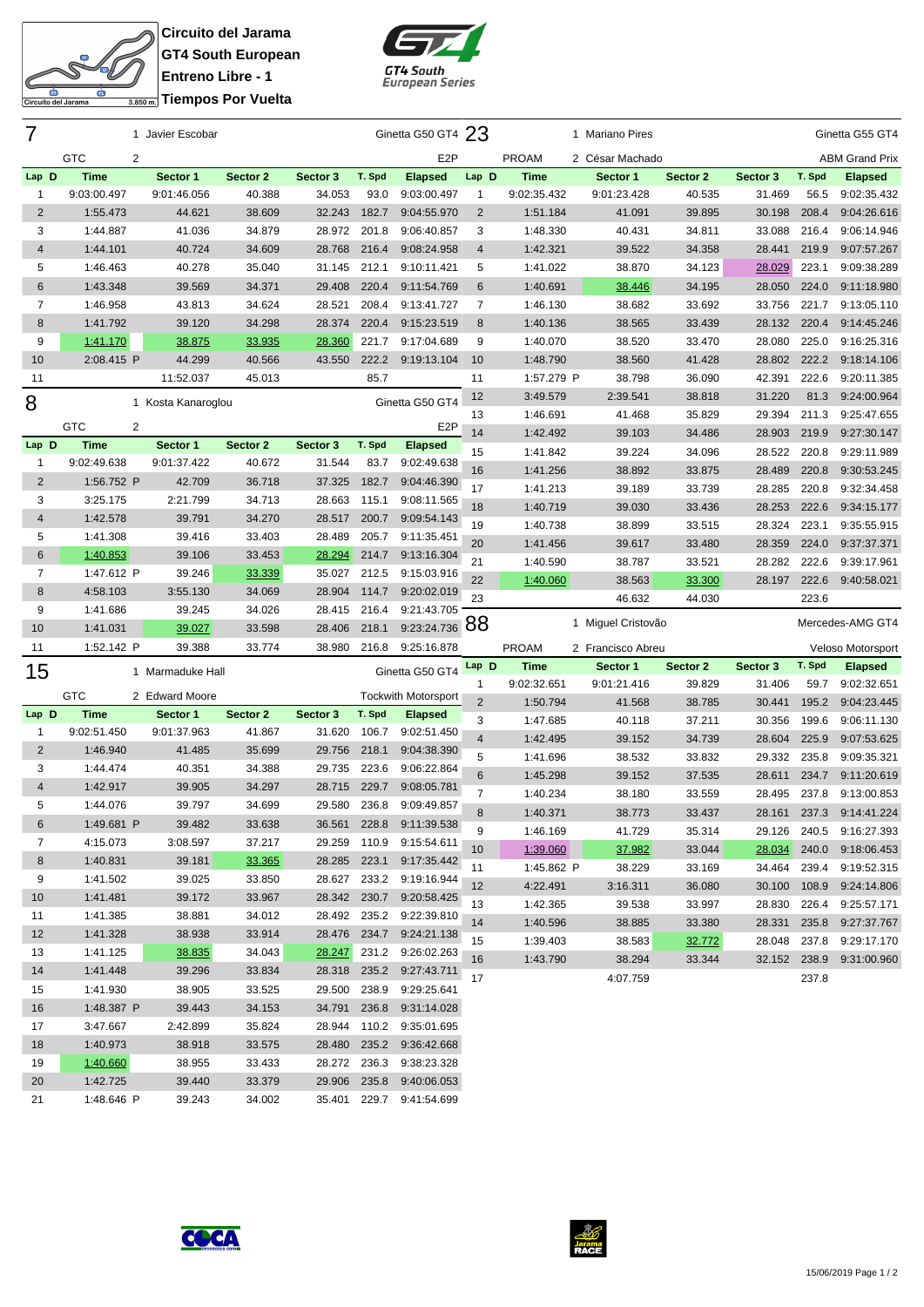

**Circuito del Jarama GT4 South European Entreno Libre - 1 Triempos Por Vuelta** 



| 94             |              | 1              | Jon Aizpurua        |             |          |        | Aston Martin Vantage AMR GT4 |
|----------------|--------------|----------------|---------------------|-------------|----------|--------|------------------------------|
|                | <b>PROAM</b> | 2              | Nicholas Silva      |             |          |        | Team Virage                  |
| D<br>Lap       | <b>Time</b>  |                | Sector 1            | Sector 2    | Sector 3 | T. Spd | <b>Elapsed</b>               |
| 1              | 9:02:56.582  |                | 9:01:35.226         | 45.667      | 35.689   | 85.0   | 9:02:56.582                  |
| $\overline{2}$ | 1:51.432     |                | 43.506              | 36.367      | 31.559   | 210.1  | 9:04:48.014                  |
| 3              | 1:48.644     |                | 41.947              | 36.078      | 30.619   | 217.7  | 9:06:36.658                  |
| $\overline{4}$ | 1:47.270     |                | 41.549              | 35.278      | 30.443   | 223.6  | 9:08:23.928                  |
| 5              | 1:45.052     |                | 40.770              | 34.576      | 29.706   | 223.6  | 9:10:08.980                  |
| 6              | 1:45.428     |                | 40.792              | 34.659      | 29.977   | 229.2  | 9:11:54.408                  |
| 7              | 1:43.058     |                | 40.020              | 33.771      | 29.267   | 228.8  | 9:13:37.466                  |
| 8              | 1:42.882     |                | 39.952              | 33.818      | 29.112   | 225.0  | 9:15:20.348                  |
| 9              | 1:43.085     |                | 39.658              | 34.167      | 29.260   | 227.3  | 9:17:03.433                  |
| 10             | 1:43.516     |                | 39.418              | 34.488      | 29.610   | 229.7  | 9:18:46.949                  |
| 11             | 1:43.865     |                | 40.211              | 34.064      | 29.590   | 225.4  | 9:20:30.814                  |
| 12             | 1:44.049     |                | 40.128              | 34.373      | 29.548   | 226.4  | 9:22:14.863                  |
| 13             | 1:58.536 P   |                | 41.504              | 36.106      | 40.926   | 220.8  | 9:24:13.399                  |
| 14             | 4:35.197     |                |                     | 5:21.252    | 30.977   |        | 9:28:48.596                  |
| 15             |              |                | 12:34.229           | 2:13.161    |          |        |                              |
| 95             |              | 1              | CO Jones            |             |          |        | Aston Martin Vantage GT4     |
|                | AM           | $\overline{2}$ | <b>Peter Peters</b> |             |          |        | <b>Team Virage</b>           |
| Lap D          | <b>Time</b>  |                | Sector 1            | Sector 2    | Sector 3 | T. Spd | <b>Elapsed</b>               |
| 1              | 9:11:52.246  |                |                     | 9:11:22.778 | 29.468   |        | 9:11:52.246                  |
| $\Omega$       | 10.1000      |                | 10.000010           | 10ECO       | 24E10    | 007    | 0.2540.205                   |

| 2              | 13:18.059 | 12:02.949 | 40.562 | 34.548 | 98.7  | 9:25:10.305 |
|----------------|-----------|-----------|--------|--------|-------|-------------|
| 3              | 1:52.277  | 43.252    | 37.402 | 31.623 | 218.6 | 9:27:02.582 |
| $\overline{4}$ | 1:48.330  | 40.992    | 36.709 | 30.629 | 227.3 | 9:28:50.912 |
| 5              | 1:46.754  | 41.035    | 35.671 | 30.048 | 228.3 | 9:30:37.666 |
| 6              | 1:44.567  | 39.867    | 34.805 | 29.895 | 230.2 | 9:32:22.233 |
| 7              | 1:44.813  | 40.248    | 34.770 | 29.795 | 231.2 | 9:34:07.046 |
| 8              | 1:45.844  | 40.393    | 35.062 | 30.389 | 230.7 | 9:35:52.890 |
| 9              | 1:47.528  | 43.393    | 34.515 | 29.620 | 203.0 | 9:37:40.418 |
| 10             | 1:44.015  | 39.603    | 34.641 | 29.771 | 230.7 | 9:39:24.433 |
| 11             | 1:43.948  | 39.484    | 34.634 | 29.830 | 230.7 | 9:41:08.381 |
| 12             |           | 40.646    | 40.514 |        | 224.5 |             |

| 110            |             | 1             | Miguel Fernandez Yuste |          |          |        | KTM X-Bow Super Light |
|----------------|-------------|---------------|------------------------|----------|----------|--------|-----------------------|
|                | GTC         | $\mathcal{P}$ | José Martínez Bueno    |          |          |        | 2TYM Racing           |
| Lap D          | <b>Time</b> |               | Sector 1               | Sector 2 | Sector 3 | T. Spd | <b>Elapsed</b>        |
| 1              | 9:03:47.592 |               | 9:02:34.339            | 41 771   | 31.482   | 80.8   | 9:03:47.592           |
| 2              | 1:57.046 P  |               | 42.960                 | 34.896   | 39.190   | 169.2  | 9:05:44.638           |
| 3              | 3:20.259    |               | 2:18.377               | 32.627   | 29.255   | 126.3  | 9:09:04.897           |
| $\overline{4}$ | 1:41.822    |               | 39.253                 | 33.086   | 29.483   | 205.3  | 9:10:46.719           |
| 5              | 1:45.971    |               | 40.767                 | 34.845   | 30.359   | 172.2  | 9:12:32.690           |
| 6              | 1:52.572 P  |               | 38.898                 | 33.852   | 39.822   | 214.7  | 9:14:25.262           |
| 7              | 4:07.576    |               | 3:06.784               | 32.689   | 28.103   | 122.4  | 9:18:32.838           |
| 8              | 1:50.179 P  |               | 37.881                 | 34.715   | 37.583   | 223.1  | 9:20:23.017           |
| 9              | 13.28127    |               | 12:16.710              | 39.403   | 32.014   | 65.9   | 9:33:51.144           |
| 10             | 1:50.761    |               | 43.414                 | 36.575   | 30.772   | 211.7  | 9:35:41.905           |
| 11             | 1:44.959    |               | 40.715                 | 35.073   | 29.171   | 220.8  | 9:37:26.864           |
| 12             | 1:45.186    |               | 41.609                 | 34.609   | 28.968   | 222.2  | 9:39:12.050           |
| 13             | 1:44.217    |               | 40.001                 | 35.160   | 29.056   | 222.2  | 9:40:56.267           |
| 14             |             |               | 43.698                 | 41.688   |          | 219.5  |                       |



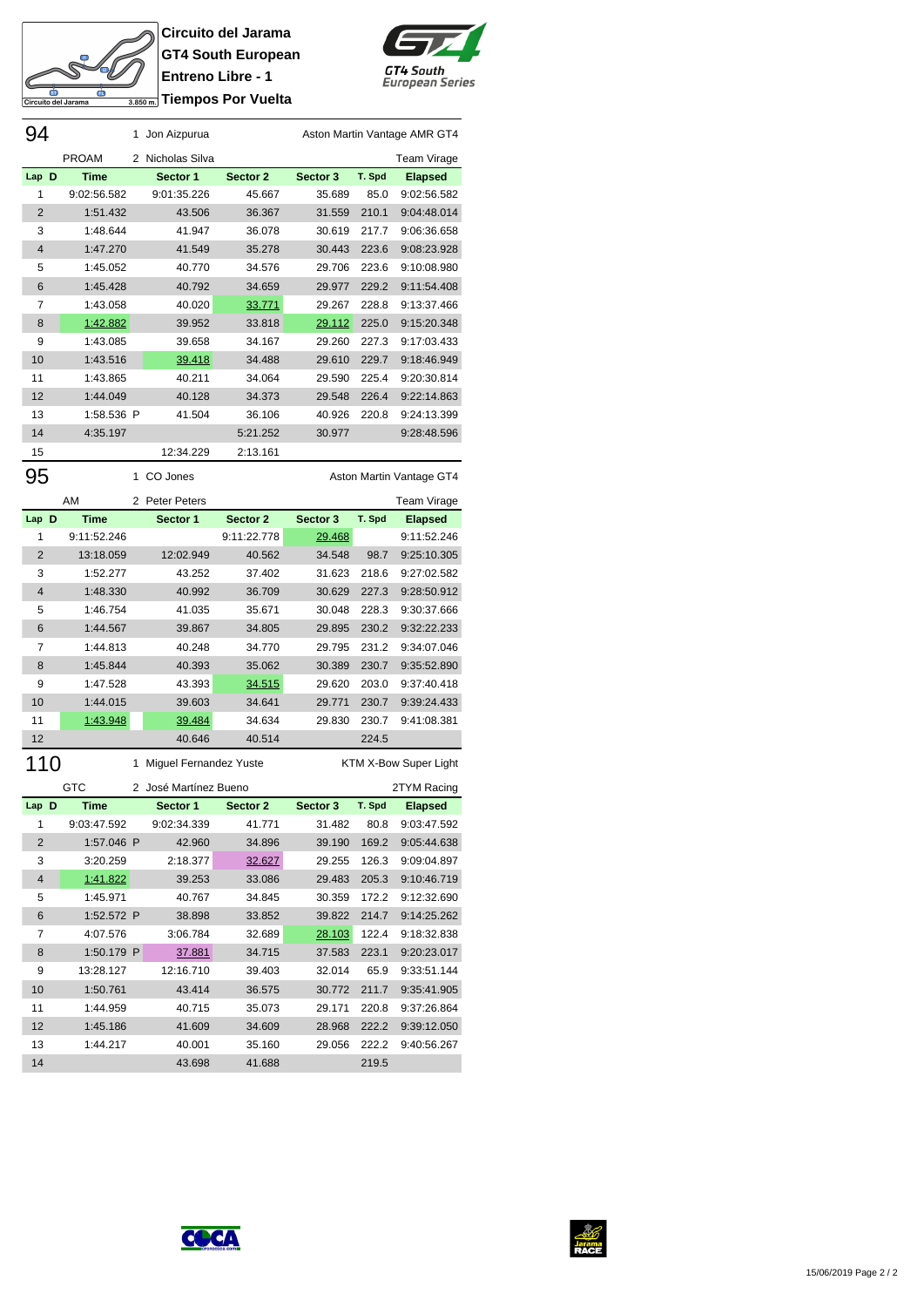



|             |             | Sector - 1                       |        |             | Sector - $2$                     |        |           | Sector - 3                       |        |                         |           | <b>Ideal Lap vs Best Lap</b>     |          |                                |     |
|-------------|-------------|----------------------------------|--------|-------------|----------------------------------|--------|-----------|----------------------------------|--------|-------------------------|-----------|----------------------------------|----------|--------------------------------|-----|
| <b>Clas</b> | $N^{\circ}$ | <b>Driver</b>                    | Time   | $N^{\circ}$ | <b>Driver</b>                    | Time   | <b>No</b> | <b>Driver</b>                    | Time   | <b>Clas</b>             | <b>N°</b> | <b>Driver</b>                    |          | <b>Ideal Lap Best Lap Clas</b> |     |
|             | 110         | Fernandez Yuste - Martínez Bueno | 37.881 | 110         | Fernandez Yuste - Martínez Bueno | 32.627 | 23        | Pires - Machado                  | 28.029 |                         | 110       | Fernandez Yuste - Martínez Bueno |          | $1:38.611$ $1:41.822$ 6        |     |
|             | 88          | Cristovão - Abreu                | 37.982 | 88          | Cristovão - Abreu                | 32.772 | 88        | Cristovão - Abreu                | 28.034 | $\overline{2}$          | 88        | Cristovão - Abreu                |          | 1:38.788 1:39.060              |     |
|             | 23          | Pires - Machado                  | 38.446 | 23          | Pires - Machado                  | 33,300 | 110       | Fernandez Yuste - Martínez Bueno | 28.103 | 3                       | 23        | Pires - Machado                  |          | 1:39.775 1:40.060              | 2   |
|             | 15          | Hall - Moore                     | 38.835 | 8           | Kosta Kanaroglou                 | 33.339 | 15        | Hall - Moore                     | 28.247 | $\overline{\mathbf{4}}$ | 15        | Hall - Moore                     |          | 1:40.447 1:40.660 3            |     |
| 5.          |             | Javier Escobar                   | 38.875 | 15          | Hall - Moore                     | 33.365 | 8         | Kosta Kanaroglou                 | 28.294 | 5                       | 8         | Kosta Kanaroglou                 |          | 1:40.660 1:40.853              | -4  |
| 6           | 8           | Kosta Kanaroglou                 | 39.027 | 94          | Aizpurua - Silva                 | 33.771 |           | Javier Escobar                   | 28,360 | 6                       |           | Javier Escobar                   |          | $1:41.170$ $1:41.170$ 5        |     |
|             | 94          | Aizpurua - Silva                 | 39.418 |             | Javier Escobar                   | 33.935 | 94        | Aizpurua - Silva                 | 29.112 |                         | 94        | Aizpurua - Silva                 | 1:42.301 | 1:42.882                       |     |
| 8           | 95          | Jones - Peters                   | 39.484 | -95         | Jones - Peters                   | 34.515 | 95        | Jones - Peters                   | 29.468 | 8                       | 95        | Jones - Peters                   |          | 1:43.467 1:43.948              | - 8 |
|             |             |                                  |        |             |                                  |        |           |                                  |        |                         |           |                                  |          |                                |     |



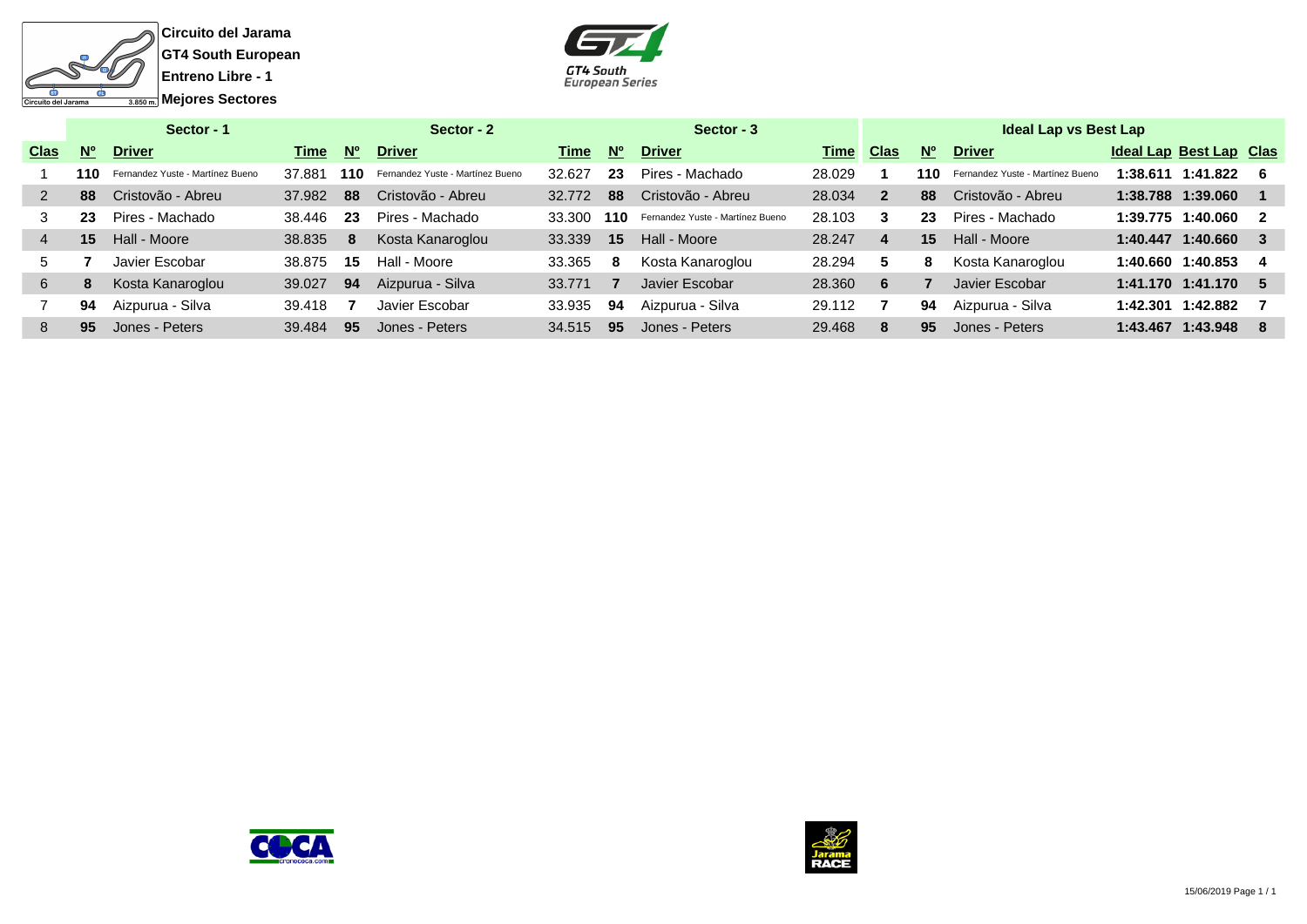



|  |                               |                                   |            |            |                                |            |        |                                 |            |               | Best 1       |     | Best 2                                        |     | Best 3     |     | Best 4                                         |      | Best 5       |  |
|--|-------------------------------|-----------------------------------|------------|------------|--------------------------------|------------|--------|---------------------------------|------------|---------------|--------------|-----|-----------------------------------------------|-----|------------|-----|------------------------------------------------|------|--------------|--|
|  | $CI$ $N^{\circ}$ Entrant/Team | Nat Driver 1                      | <b>Nat</b> |            | Driver 2                       | <b>Nat</b> |        | Vehicle                         | Cat        | CI.           | Time         | Lap | Time                                          | Lap | Time       | Lap | <b>Time</b>                                    | Lap  | Time Lap     |  |
|  | 88 Veloso Motorsport          | PRT Miquel Cristovão              | <b>PRT</b> |            | Bronze Francisco Abreu         | <b>PRT</b> | Silver | Mercedes-AMG GT4                | PROAM      |               |              |     | 1:39.060 10 1:39.403 15 1:40.234              |     |            |     | 1:40.371                                       |      | 1:40.596 14  |  |
|  | 2 23 ABM Grand Prix           | FRA Mariano Pires                 | <b>PRT</b> |            | Bronze César Machado           | <b>PRT</b> | Silver | Ginetta G55 GT4                 | PROAM      |               |              |     | 1:40.060 22 1:40.070 9 1:40.136 8 1:40.590 21 |     |            |     |                                                |      | $1:40.691$ 6 |  |
|  | 3 15 Tockwith Motorsport      | GBR Marmaduke Hall                | GBR        |            | Bronze Edward Moore            | GBR        | Silver | Ginetta G50 GT4                 | <b>GTC</b> |               | 1:40.660     | 19  | 1:40.831                                      |     | 8 1:40.973 |     |                                                |      | 1:41.328 12  |  |
|  | 4 8 E2P                       | ESP Kosta Kanaroglou              |            | GRC Bronze |                                |            |        | Ginetta G50 GT4                 | <b>GTC</b> | $\mathcal{P}$ | $1:40.853$ 6 |     | 1:41.031                                      |     |            |     | 10 1:41.308 5 1:41.686 9                       |      | $1:42.578$ 4 |  |
|  | 5 7 E2P                       | ESP Javier Escobar                | <b>ESP</b> | Bronze     |                                |            |        | Ginetta G50 GT4                 | GTC        |               | 1:41.170 9   |     | 1:41.792 8 1:43.348                           |     |            | - 6 | 1:44.101                                       |      | 1:44.887 3   |  |
|  | 6 110 2TYM Racing             | <b>ESP</b> Miquel Fernandez Yuste | <b>ESP</b> |            | Bronze José Martínez Bueno     | <b>ESP</b> |        | Bronze KTM X-Bow Super Light    | <b>GTC</b> |               | 1:41.822     |     |                                               |     |            |     | 1:44.217 13 1:44.959 11 1:45.186 12 1:45.971 5 |      |              |  |
|  | 94 Team Virage                | Jon Aizpurua                      | AUT        |            | Bronze Nicholas Silva          | USA        | Silver | Aston Martin Vantage AMR        | PROAM 3    |               | 1:42.882 8   |     | 1:43.058                                      |     | 1:43.085   | -9  | 1:43.516                                       | - 10 | 1:43.865 11  |  |
|  | 8 95 Team Virage              | CO Jones                          |            |            | <b>GBR</b> Bronze Peter Peters | <b>PRT</b> |        | Bronze Aston Martin Vantage GT4 | AM         |               | 1:43.948 11  |     | 1:44.015  10  1:44.567                        |     |            | 6   | 1:44.813                                       |      | $1:45.844$ 8 |  |



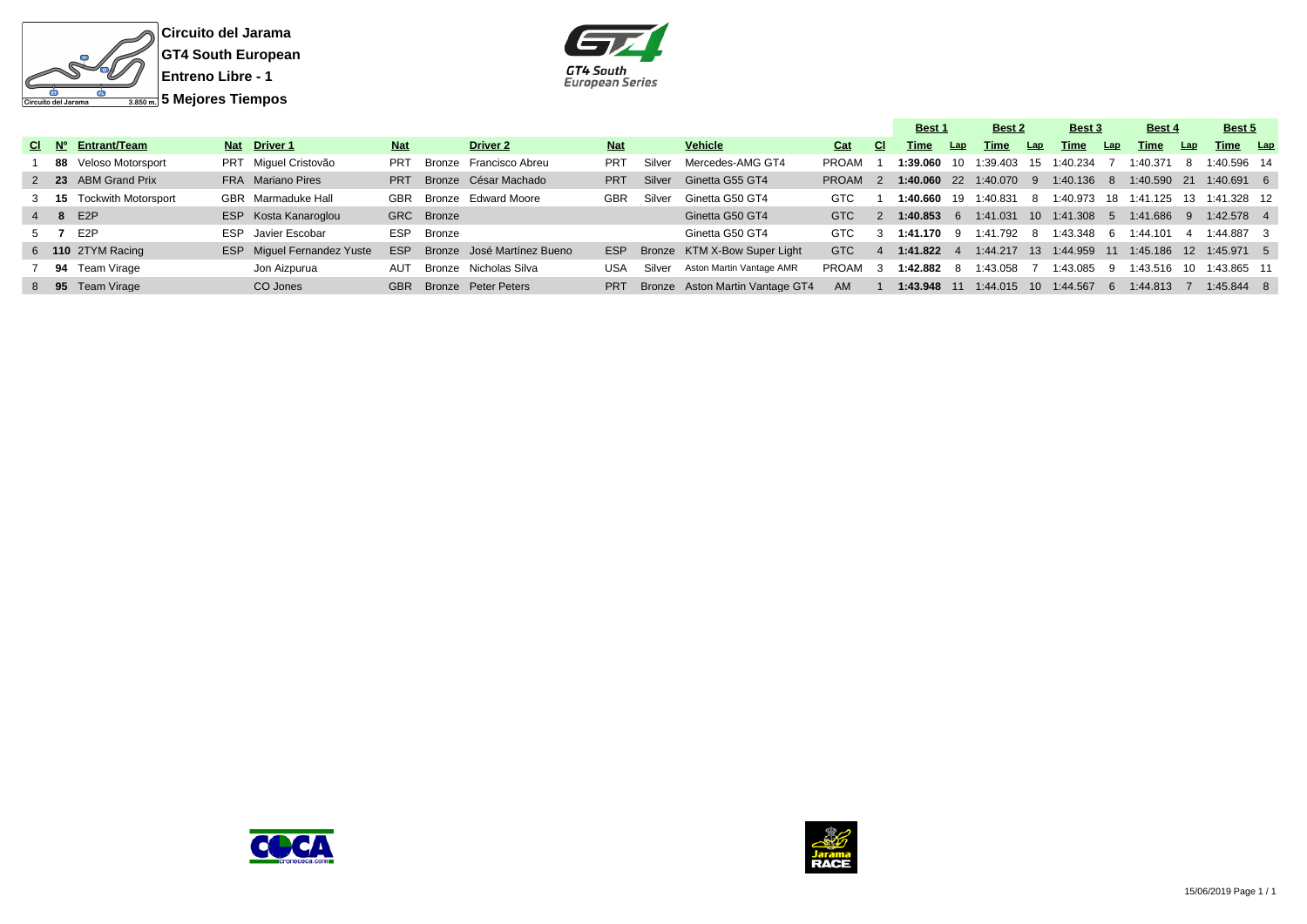



|  |                          |                                   |            |            |                            |            |        |                                 |              |               | Top 1                               |                 | Top 2 |                  | Top 3 |      | Top 4 |     | Top 5        |     |       |
|--|--------------------------|-----------------------------------|------------|------------|----------------------------|------------|--------|---------------------------------|--------------|---------------|-------------------------------------|-----------------|-------|------------------|-------|------|-------|-----|--------------|-----|-------|
|  | CI Nº Entrant/Team       | Nat Driver 1                      | <b>Nat</b> |            | Driver 2                   | <b>Nat</b> |        | Vehicle                         | Cat          | CI.           | Km/h Lap Km/h Lap Km/h Lap Km/h Lap |                 |       |                  |       |      |       |     | Km/h Lap Avg |     |       |
|  | 88 Veloso Motorsport     | PRT Miquel Cristovão              | <b>PRT</b> | Bronze     | Francisco Abreu            | <b>PRT</b> | Silver | Mercedes-AMG GT4                | <b>PROAM</b> |               | 240.5                               | 9               | 240.0 | 10               | 239.4 |      | 238.9 | 16  | 237.8        |     | 239.3 |
|  | 2 15 Tockwith Motorsport | GBR Marmaduke Hall                |            |            | GBR Bronze Edward Moore    | <b>GBR</b> | Silver | Ginetta G50 GT4                 | <b>GTC</b>   |               | 238.9                               | 15              | 236.8 | -5               | 236.8 | 16   | 236.3 | 19  | 235.8        | -20 | 236.9 |
|  | 3 95 Team Virage         | CO Jones                          | <b>GBR</b> |            | Bronze Peter Peters        | <b>PRT</b> |        | Bronze Aston Martin Vantage GT4 | AM           |               | 231.2                               |                 | 230.7 | 8                | 230.7 | 10.  | 230.7 |     | 230.2        |     | 230.7 |
|  | 4 94 Team Virage         | Jon Aizpurua                      | <b>AUT</b> |            | Bronze Nicholas Silva      | <b>USA</b> | Silver | Aston Martin Vantage AMR        | <b>PROAM</b> | $\mathcal{P}$ | 229.7                               | 10 <sup>1</sup> | 229.2 | -6               | 228.8 |      | 227.3 |     | 226.4        | 12  | 228.3 |
|  | 5 23 ABM Grand Prix      | FRA Mariano Pires                 | PRT        |            | Bronze César Machado       | <b>PRT</b> | Silver | Ginetta G55 GT4                 | <b>PROAM</b> | -3            | 225.0                               | -9              | 224.0 | -6               | 224.0 | - 20 | 223.6 | -23 | 223.1        | -5  | 223.9 |
|  | 6 110 2TYM Racing        | <b>ESP</b> Miquel Fernandez Yuste | <b>ESP</b> |            | Bronze José Martínez Bueno | ESP.       |        | Bronze KTM X-Bow Super Light    | <b>GTC</b>   | 2             | 223.1                               | -8              | 222.2 | 12 <sup>12</sup> | 222.2 | -13  | 220.8 | -11 | 219.5        | -14 | 221.5 |
|  | 7 7 E2P                  | ESP Javier Escobar                | <b>ESP</b> | Bronze     |                            |            |        | Ginetta G50 GT4                 | GTC          |               | 222.2                               | 10              | 221.7 | 9                | 220.4 | -6   | 220.4 | -8  | 216.4        |     | 220.2 |
|  | 8 8 E2P                  | ESP Kosta Kanaroglou              |            | GRC Bronze |                            |            |        | Ginetta G50 GT4                 | <b>GTC</b>   |               | 218.1                               | 10 <sup>1</sup> | 216.8 | -11              | 216.4 | 9    | 214.7 |     | 212.5        |     | 215.7 |
|  |                          |                                   |            |            |                            |            |        |                                 |              |               |                                     |                 |       |                  |       |      |       |     |              |     |       |





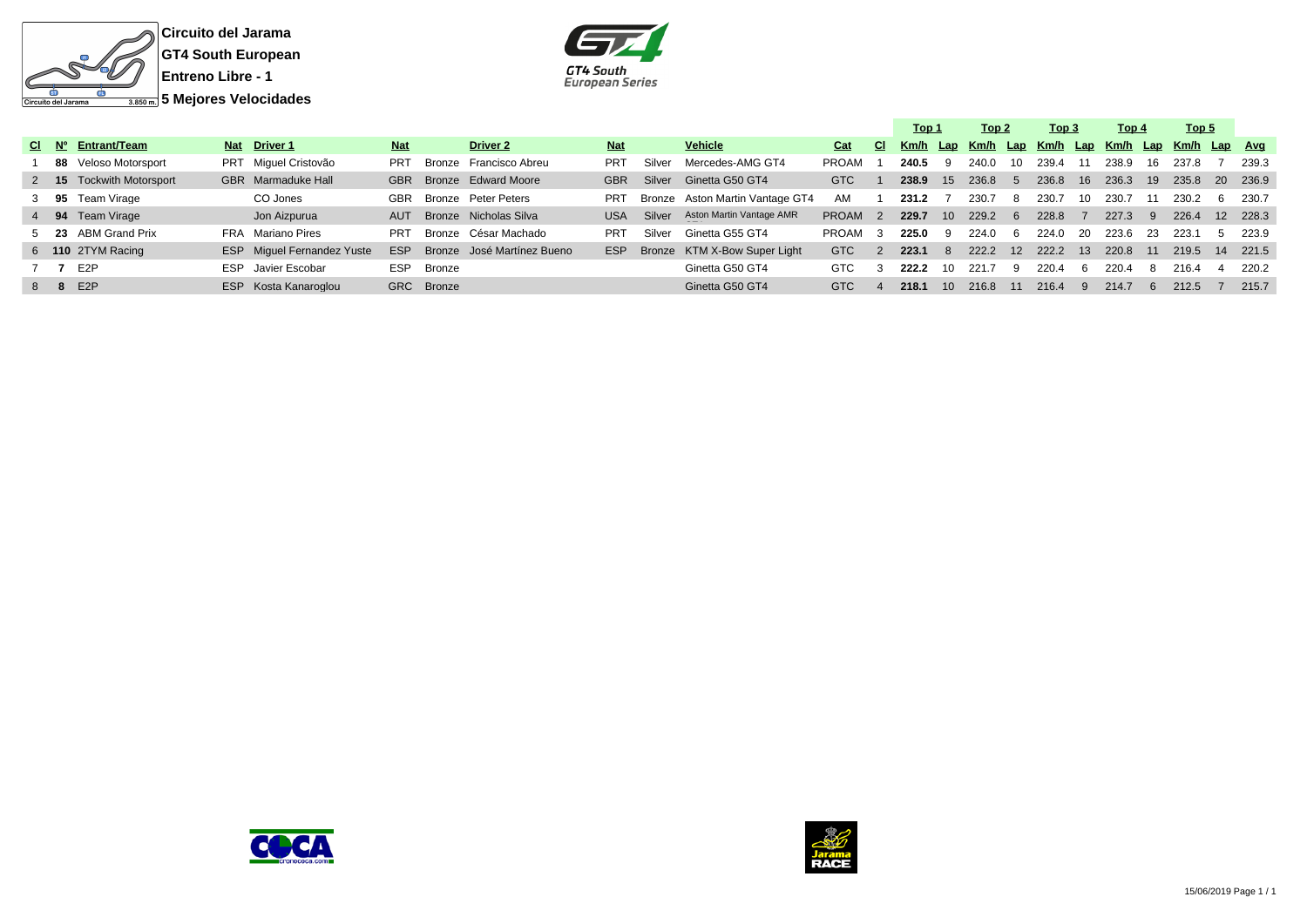

**Circuito del Jarama GT4 South European Entreno Libre - 1**

 $\overline{\mathbb{S}_{\mathsf{R}}$  Secuencia Vueltas Rapidas



|    |                              | Lap Time of Day Session Time | N°  | <b>Entrant/Team</b>        | Nat Driver 1              | <b>Nat</b> | Driver 2               | <b>Nat</b> |        | <b>Vehicle</b>   | Cat          | Time                  | Km/h  |
|----|------------------------------|------------------------------|-----|----------------------------|---------------------------|------------|------------------------|------------|--------|------------------|--------------|-----------------------|-------|
|    | 2 11:04:23.445 2:04:23.445   |                              |     | 88 Veloso Motorsport       | PRT Miguel Cristovão      | <b>PRT</b> | Bronze Francisco Abreu | <b>PRT</b> | Silver | Mercedes-AMG GT4 | <b>PROAM</b> | 1:50.794              | 125.0 |
|    | 2 11:04:38.390               | 2:04:38.390                  | 15  | <b>Tockwith Motorsport</b> | <b>GBR</b> Marmaduke Hall | <b>GBR</b> | Bronze Edward Moore    | <b>GBR</b> | Silver | Ginetta G50 GT4  | GTC          | 1:46.940              | 129.6 |
|    | 3 11:06:22.864               | 2:06:22.864                  |     | 15 Tockwith Motorsport     | <b>GBR</b> Marmaduke Hall | <b>GBR</b> | Bronze Edward Moore    | <b>GBR</b> | Silver | Ginetta G50 GT4  | <b>GTC</b>   | 1:44.474              | 132.6 |
|    | 11:07:53.625                 | 2:07:53.625                  | 88  | Veloso Motorsport          | PRT Miguel Cristovão      | <b>PRT</b> | Bronze Francisco Abreu | <b>PRT</b> | Silver | Mercedes-AMG GT4 | <b>PROAM</b> | 1:42.495              | 135.2 |
|    | 4 11:07:57.267               | 2:07:57.267                  |     | <b>23</b> ABM Grand Prix   | <b>FRA</b> Mariano Pires  | <b>PRT</b> | Bronze César Machado   | <b>PRT</b> | Silver | Ginetta G55 GT4  |              | PROAM 1:42.321        | 135.4 |
|    | 5 11:09:35.321               | 2:09:35.321                  |     | 88 Veloso Motorsport       | PRT Miguel Cristovão      | PRT        | Bronze Francisco Abreu | <b>PRT</b> | Silver | Mercedes-AMG GT4 |              | PROAM 1:41.696        | 136.2 |
|    | 5 11:09:38.289               | 2:09:38.289                  |     | 23 ABM Grand Prix          | <b>FRA</b> Mariano Pires  | <b>PRT</b> | Bronze César Machado   | <b>PRT</b> | Silver | Ginetta G55 GT4  |              | PROAM 1:41.022        | 137.1 |
| 6. | 11:11:18.980 2:11:18.980     |                              | -23 | ABM Grand Prix             | FRA Mariano Pires         | <b>PRT</b> | Bronze César Machado   | <b>PRT</b> | Silver | Ginetta G55 GT4  | PROAM        | 1:40.691              | 137.6 |
|    | 7  11:13:00.853  2:13:00.853 |                              |     | 88 Veloso Motorsport       | PRT Miguel Cristovão      | PRT        | Bronze Francisco Abreu | <b>PRT</b> | Silver | Mercedes-AMG GT4 |              | PROAM 1:40.234        | 138.2 |
|    | 11:14:45.246 2:14:45.246     |                              | -23 | ABM Grand Prix             | <b>FRA</b> Mariano Pires  | PRT        | Bronze César Machado   | <b>PRT</b> | Silver | Ginetta G55 GT4  | PROAM        | 1:40.136              | 138.4 |
|    |                              |                              |     | 23 ABM Grand Prix          | <b>FRA</b> Mariano Pires  | <b>PRT</b> | Bronze César Machado   | <b>PRT</b> | Silver | Ginetta G55 GT4  |              | <b>PROAM 1:40.070</b> | 138.5 |
| 10 | 11:18:06.453                 | 2:18:06.453                  | 88  | Veloso Motorsport          | PRT Miquel Cristovão      | <b>PRT</b> | Bronze Francisco Abreu | <b>PRT</b> | Silver | Mercedes-AMG GT4 | <b>PROAM</b> | 1:39.060              | 139.9 |



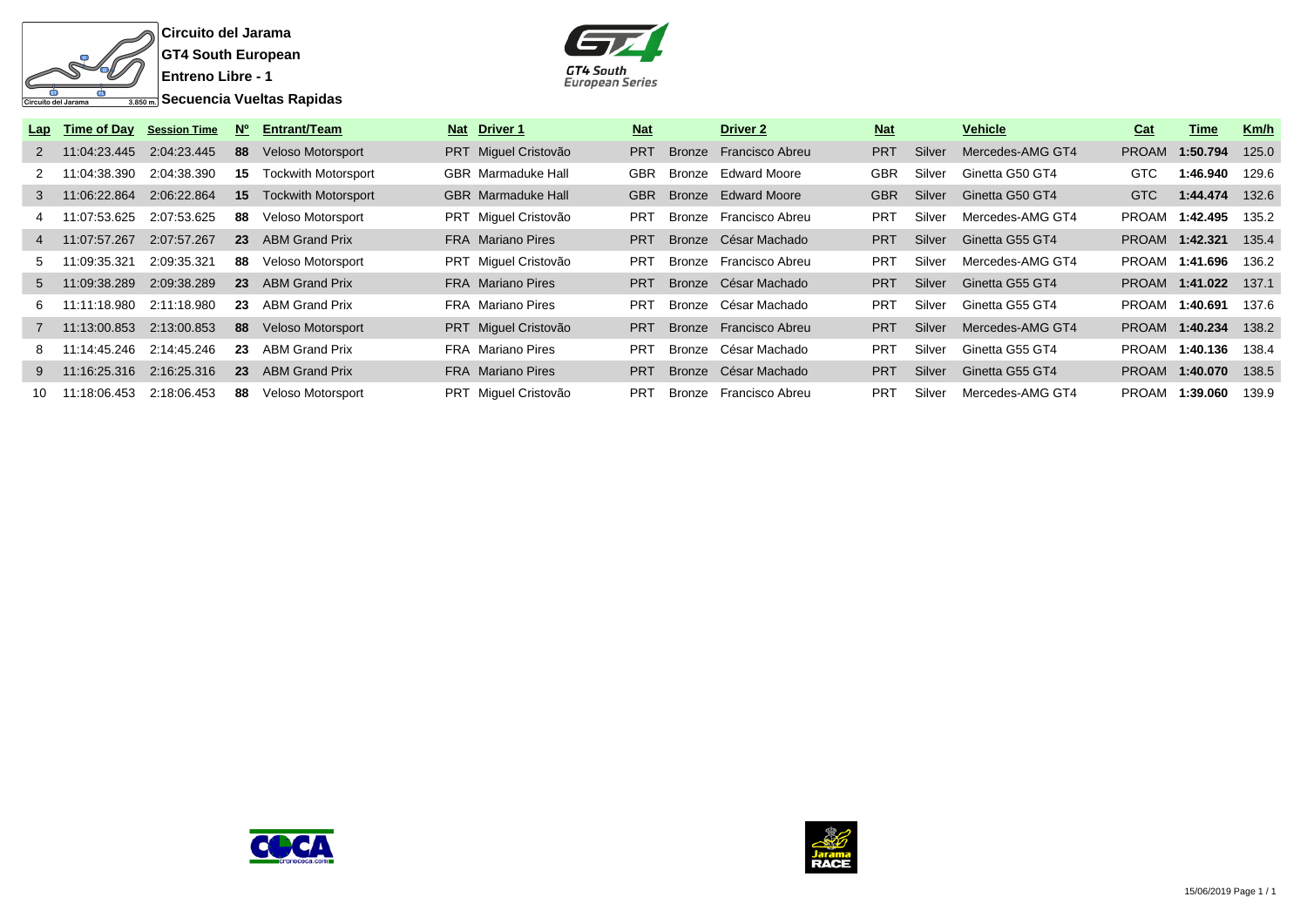

**Circuito del Jarama GT4 South European**



| Nº Entrant/Team        | Nat Driver 1                      | <b>Nat</b> |            | Driver <sub>2</sub>        | <u>Nat</u> |        | <b>Vehicle</b>                                         | Cat        |       | Km/h Session                  |
|------------------------|-----------------------------------|------------|------------|----------------------------|------------|--------|--------------------------------------------------------|------------|-------|-------------------------------|
| 88 Veloso Motorsport   | PRT Miguel Cristovão              | <b>PRT</b> |            | Bronze Francisco Abreu     | <b>PRT</b> | Silver | Mercedes-AMG GT4                                       |            |       | PROAM 240.5 Entreno Libre - 1 |
| 15 Tockwith Motorsport | <b>GBR</b> Marmaduke Hall         | <b>GBR</b> |            | Bronze Edward Moore        | <b>GBR</b> | Silver | Ginetta G50 GT4                                        | <b>GTC</b> |       | 238.9 Entreno Libre - 1       |
| 95 Team Virage         | CO Jones                          | GBR        |            | Bronze Peter Peters        | <b>PRT</b> |        | Bronze Aston Martin Vantage GT4                        | AM         |       | 231.2 Entreno Libre - 1       |
| 94 Team Virage         | Jon Aizpurua                      | AUT        |            | Bronze Nicholas Silva      | <b>USA</b> | Silver | Aston Martin Vantage AMR PROAM 229.7 Entreno Libre - 1 |            |       |                               |
| 23 ABM Grand Prix      | FRA Mariano Pires                 | <b>PRT</b> |            | Bronze César Machado       | <b>PRT</b> | Silver | Ginetta G55 GT4                                        |            |       | PROAM 225.0 Entreno Libre - 1 |
| 110 2TYM Racing        | <b>ESP</b> Miguel Fernandez Yuste | <b>ESP</b> |            | Bronze José Martínez Bueno | ESP        | Bronze | KTM X-Bow Super Light                                  | <b>GTC</b> | 223.1 | Entreno Libre - 1             |
| 7 E2P                  | <b>ESP</b> Javier Escobar         | <b>ESP</b> | Bronze     |                            |            |        | Ginetta G50 GT4                                        | GTC        |       | 222.2 Entreno Libre - 1       |
| 8 E2P                  | ESP Kosta Kanaroglou              |            | GRC Bronze |                            |            |        | Ginetta G50 GT4                                        | <b>GTC</b> |       | 218.1 Entreno Libre - 1       |